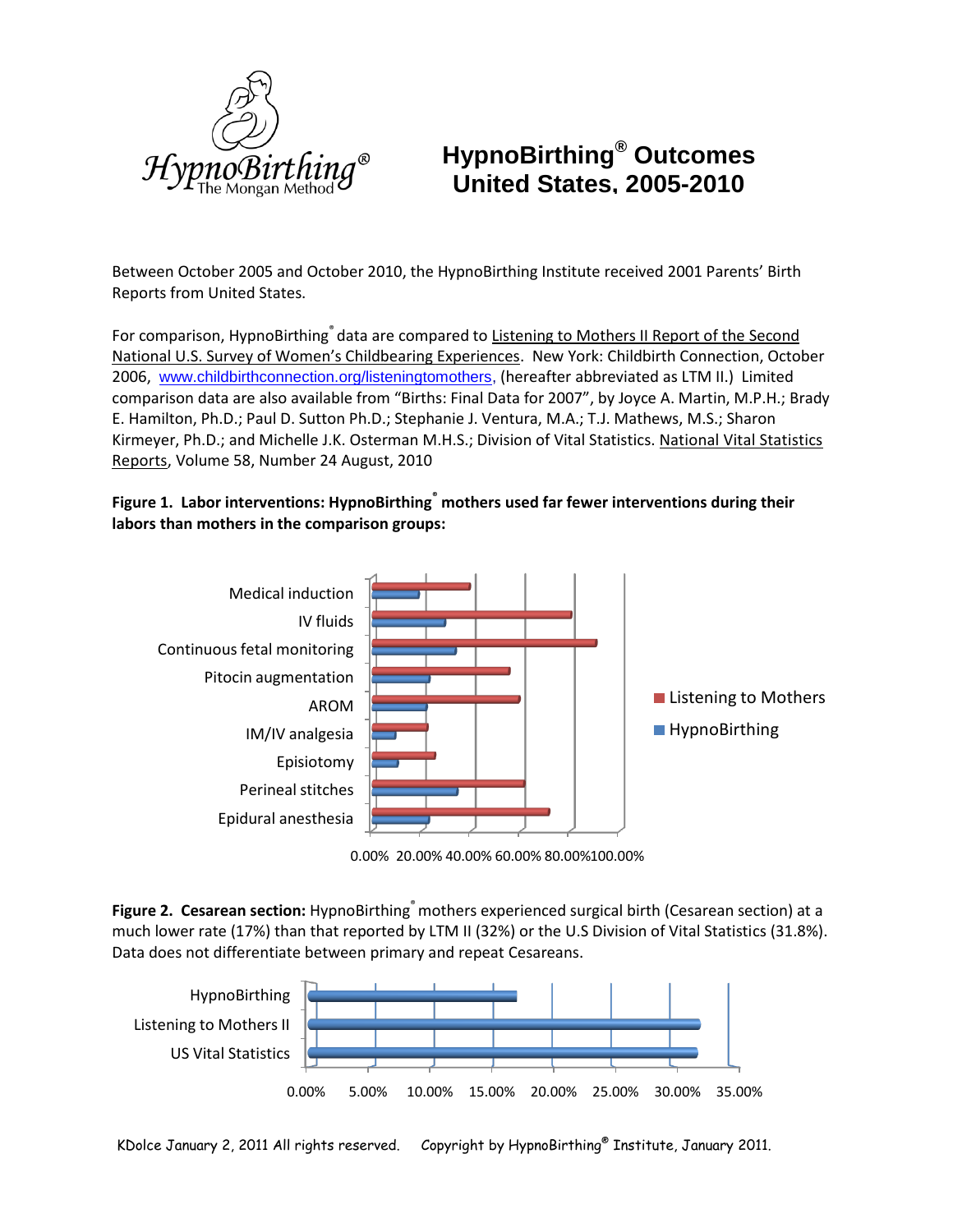**Choice of Care Provider:** 45% of HypnoBirthing® mothers who birthed vaginally chose obstetricians and 57% chose midwives, including CNMs and direct entry midwives. By comparison 79% of the respondents to LTM II were attended by obstetricians.

93% of HypnoBirthing mothers rated the quality of supportive care they received from their care providers as "good" or "excellent." 86% percent rated the supportive care from nursing staff at the hospital or birthing center "good" or "excellent."

**Birth Place:** LTM II and US Vital Statistics show reported less than 1% of births took place at home or in a free-standing birth center. 7% of HypnoBirthing<sup>®</sup> mothers birthed at home and 6% chose a free-standing birth center, with the remainder birthing in hospitals.

**Figure 3. Gestational Age:** Gestational age for HypnoBirthing babies shows a more bell-shaped distribution than the national data. That is most likely due to the lower rate of labor induction for HypnoBirthing.



\*\* US Vital Statistics does not differentiate between 37 and 40 weeks

**Figure 4. Low Birth Weight and Large Infants:** HypnoBirthing mothers reported fewer low birth weight babies and more large babies than indicated by LTM II and the U.S. Division of Vital Statistics. The fact that more HypnoBirthing babies are born beyond 40 weeks may certainly contribute to the differences, but the two comparison groups include a much wider cross section of the population and the differences are most likely due many factors.